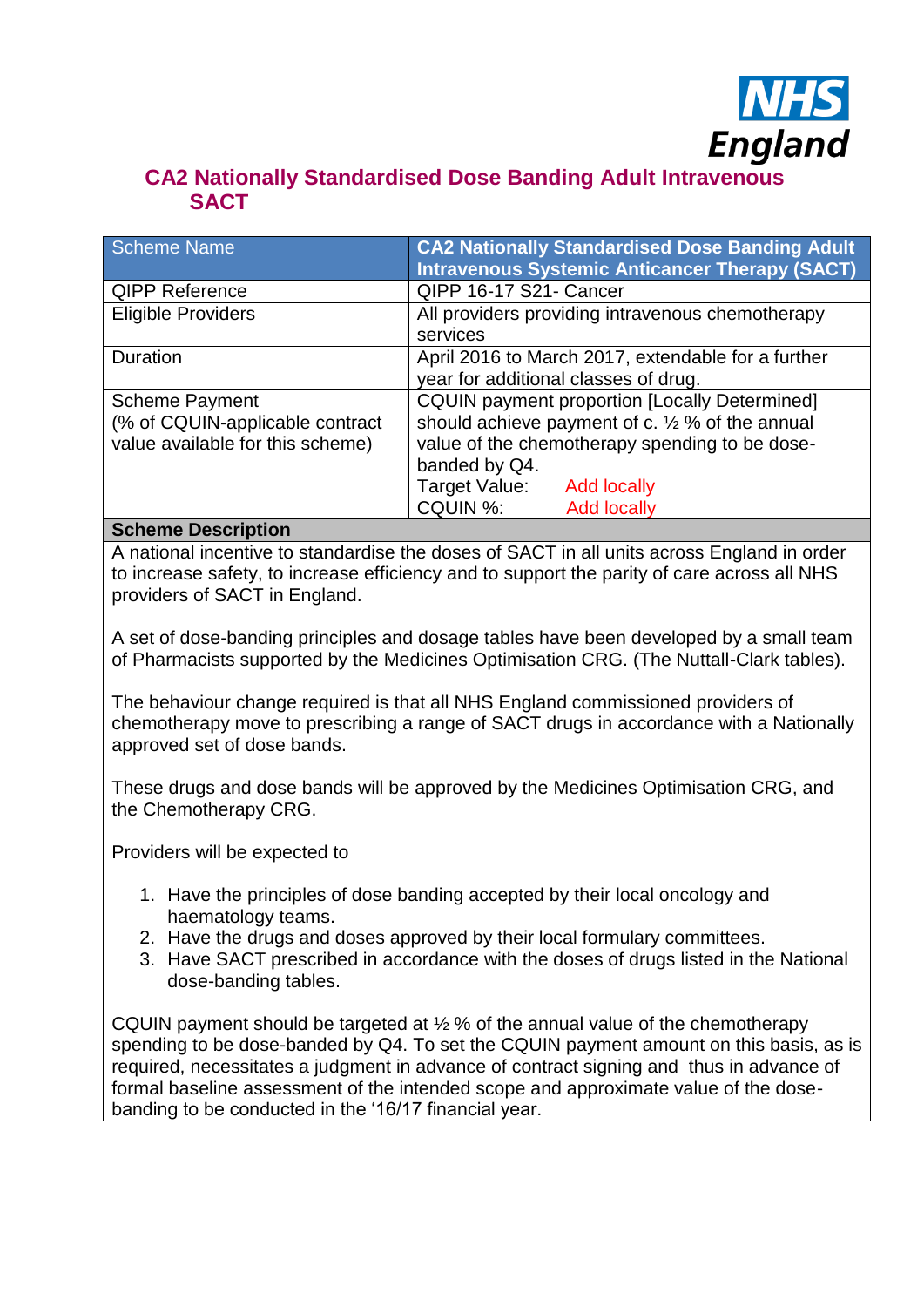

## **Measures & Payment Triggers**

- 1. Collection of base-line data. For range of dose banded drugs as agreed with commissioner.
- 2. Dose banding, with target banding levels to be set for quarters 2, 3, and 4. Each quarter target to be set in terms of the following numerator and denominator:

Numerator: Number of SACT doses given of selected drugs that match standardised doses Denominator: Number of SACT doses given of selected drugs.

Thus success is achieved the agreed % of chemotherapy doses for a defined list of SACT drugs prescribed and administered in accordance with national dose banded doses.

Defined list will need to be agreed locally as certain providers may not use all dose-banded drugs.

An example is shown below.

| $\sim$ resemble to show the low.                                                               |                                                                    |                                                                 |               |  |  |
|------------------------------------------------------------------------------------------------|--------------------------------------------------------------------|-----------------------------------------------------------------|---------------|--|--|
| Drug                                                                                           | Number of                                                          | Number of doses                                                 | $\frac{0}{0}$ |  |  |
|                                                                                                | doses                                                              | administered in                                                 |               |  |  |
|                                                                                                | administered                                                       | accordance with national                                        |               |  |  |
|                                                                                                |                                                                    | dose banded tables                                              |               |  |  |
| Epirubicin                                                                                     | 1,000                                                              | 750                                                             | 75            |  |  |
| Cyclosphosphamide                                                                              | 1,000                                                              | 800                                                             | 80            |  |  |
| Vincristine                                                                                    | 100                                                                | 70                                                              | 70            |  |  |
| Doxorubicin                                                                                    | 500                                                                | 400                                                             | 80            |  |  |
| Flurouracil                                                                                    | 1,000                                                              | 900                                                             | 90            |  |  |
| <b>TOTAL</b>                                                                                   | 3,600                                                              | 2,920                                                           | 81%           |  |  |
| <b>Definitions</b>                                                                             |                                                                    |                                                                 |               |  |  |
| This CQUIN scheme is limited in scope to Adult chemotherapy.                                   |                                                                    |                                                                 |               |  |  |
| <b>Partial achievement rules</b>                                                               |                                                                    |                                                                 |               |  |  |
| As below. The commissioner will be able to review data submitted, and where exceptions         |                                                                    |                                                                 |               |  |  |
| apply will be able to agree to full payment of the CQUIN. In particular where participation in |                                                                    |                                                                 |               |  |  |
| a trial precludes the use of dose-banded SACT, or where patient mix means that larger          |                                                                    |                                                                 |               |  |  |
|                                                                                                |                                                                    | numbers of patients fall outside of dose-banding dosing tables. |               |  |  |
| In Year Payment Phasing & Profiling                                                            |                                                                    |                                                                 |               |  |  |
| Q <sub>1</sub>                                                                                 | 10% of CQUIN for collection of base-line data. For range of dose   |                                                                 |               |  |  |
|                                                                                                | banded drugs as agreed with Hub. Agreement with hub of stretch     |                                                                 |               |  |  |
|                                                                                                | target for improvement during course of the year.                  |                                                                 |               |  |  |
|                                                                                                | 10% of CQUIN for demonstrating that local Drugs and Therapeutics   |                                                                 |               |  |  |
| committee have agreed and approved principles of dose banding, and                             |                                                                    |                                                                 |               |  |  |
| dose adjustments required.                                                                     |                                                                    |                                                                 |               |  |  |
| Q2                                                                                             | 20% of CQUIN payable on achievement of Q2 target. If Q2 target not |                                                                 |               |  |  |
| achieved.                                                                                      |                                                                    |                                                                 |               |  |  |
| 15% payable if within 5% of target.                                                            |                                                                    |                                                                 |               |  |  |
|                                                                                                | 10% payable if within 10% of target.                               |                                                                 |               |  |  |
|                                                                                                | 0% payable if > 10% variance to target.                            |                                                                 |               |  |  |
| Q3                                                                                             | 30% of CQUIN payable on achievement of Q3 target.                  |                                                                 |               |  |  |
| Q4                                                                                             | 30% of CQUIN payable on achievement of Q4 target.                  |                                                                 |               |  |  |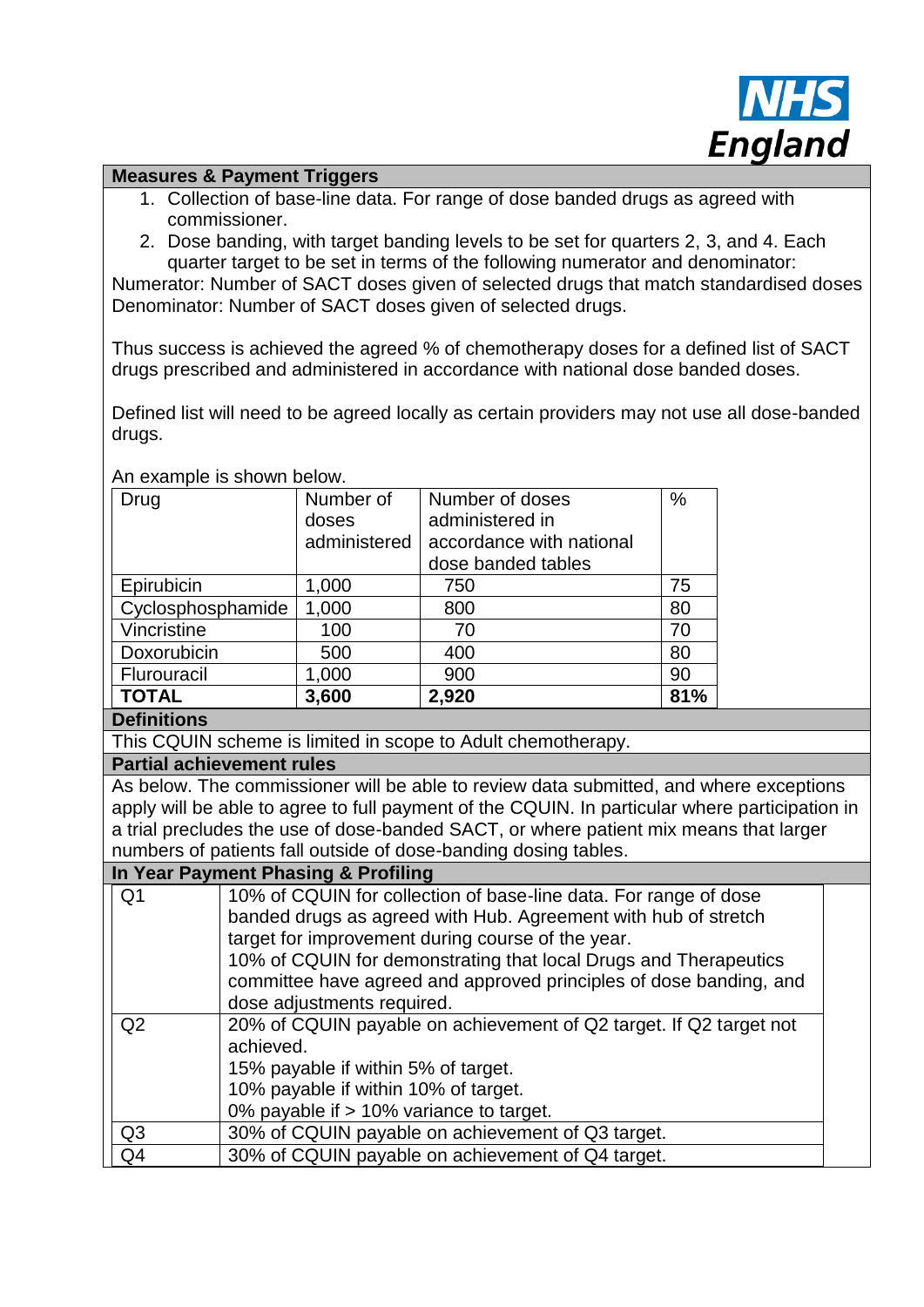

#### **Rationale for inclusion**

Dose banding and dose standardisation will support the National Medicines Optimisation agenda.

Standardisation of doses of SACT has the potential to improve patient safety, and ensure that patients are in receipt of doses approved nationally.

Dose banded SACT may release some cost savings as costs of preparation may be reduced through preparation of fewer "patient-specific" dosages. Wastage of SACT would also be reduced as potential for re-use of unused dosages would increase. National standardisation should further enable greater efficiency in procurement in due course.

**Data Sources, Frequency and responsibility for collection and reporting**

The National SACT data set records the dose of chemotherapy administered. Therefore the range of drugs covered by the dose-banding tables, will be relatively for local Trusts, Local Area Teams and National Commissioners to validate data and confirm adoption of dose banding. Data quality should be good, and will improve further over time as more Trusts adopt E-prescribing systems for chemotherapy.

| Baseline period/ date &                                                                                 | SACT data already being collected. Therefore level of                                                                                                                                                                                            |
|---------------------------------------------------------------------------------------------------------|--------------------------------------------------------------------------------------------------------------------------------------------------------------------------------------------------------------------------------------------------|
| Value                                                                                                   | improvement can be measured.                                                                                                                                                                                                                     |
| Final indicator period/date                                                                             | SACT report, prepared for SACT by provider, made                                                                                                                                                                                                 |
| (on which payment is based)                                                                             | available to the commissioner.                                                                                                                                                                                                                   |
| & Value                                                                                                 |                                                                                                                                                                                                                                                  |
| Final indicator reporting date                                                                          | Month 12 Contract Flex reporting date as per contract.                                                                                                                                                                                           |
| <b>CQUIN Exit Route</b><br>How will the change                                                          | This scheme is appropriate to support transition and set up<br>costs for providers who are not yet undertaking dose<br>banding, or who are dose banding to a different protocol.                                                                 |
| including any performance<br>requirements be sustained<br>once the CQUIN indicator<br>has been retired? | Beyond the conclusion of the scheme, it is intended that<br>dose-banding be included in the quality schedule and also<br>put into the national service specification as standard from<br>2017/18.                                                |
|                                                                                                         | It is believed that once the principles of dose-banding are<br>accepted and adopted, then hospitals will not revert back to<br>using non-standardised dosing, given the expected saving<br>in costs accruing to the hospital.                    |
|                                                                                                         | A National list of dose-banded drugs will also enable<br>providers of electronic prescribing systems to pre-load<br>these drugs and doses into their systems - thus enabling<br>appropriate doses to be populated at the time of<br>prescribing. |